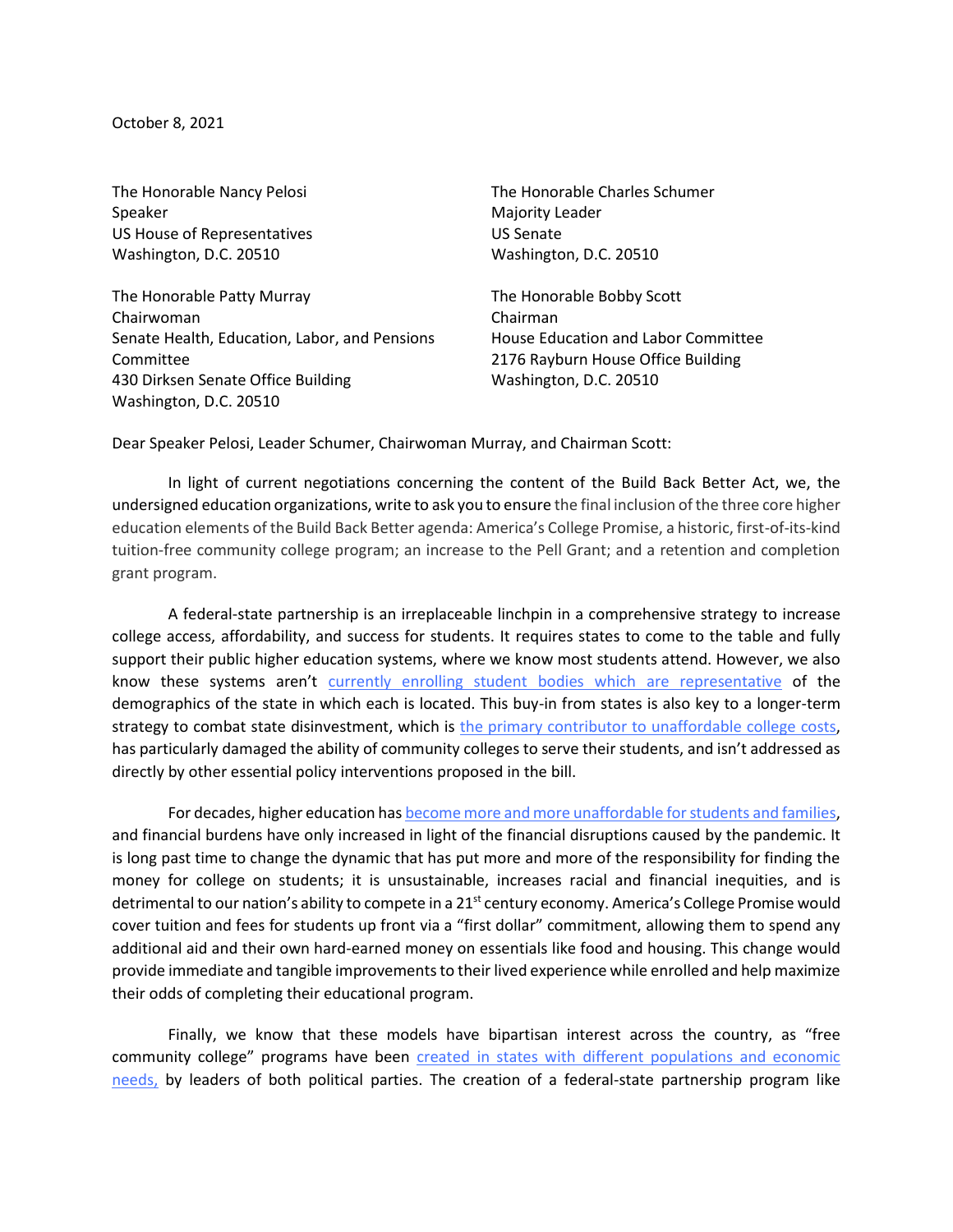America's College Promise would allow the best practices of successful models to be promulgated throughout the country, to the benefit of students everywhere.

Therefore, we urge lawmakers to ensure the inclusion of America's College Promise—along with a boost to the Pell Grant and a new retention and completion fund—in a final reconciliation package. This new federal-state partnership will truly address the structural problems that plague our nation's higher education system and would deliver immediate benefits to millions of students and families all over the country. Please don't hesitate to reach out with questions or concerns, and we stand at the ready to help you get this initiative over the finish line.

Thank you for your consideration.

Sincerely, American Association of Colleges for Teacher Education American Association of University Professors Association of Young Americans (AYA) Center for American Progress Denise Smith, The Century Foundation Education Reform Now Generation Progress Institute for Higher Education Policy (IHEP) NAACP National College Attainment Network National Council of Asian Pacific Americans (NCAPA) National Urban League National Young Farmers Coalition New America Higher Education Program Ohio Student Association PHENOM, Public Higher Education Network of Massachusetts Rise, Inc. Student Debt Crisis Center (SDCC) The Education Trust The Institute for College Access & Success (TICAS)